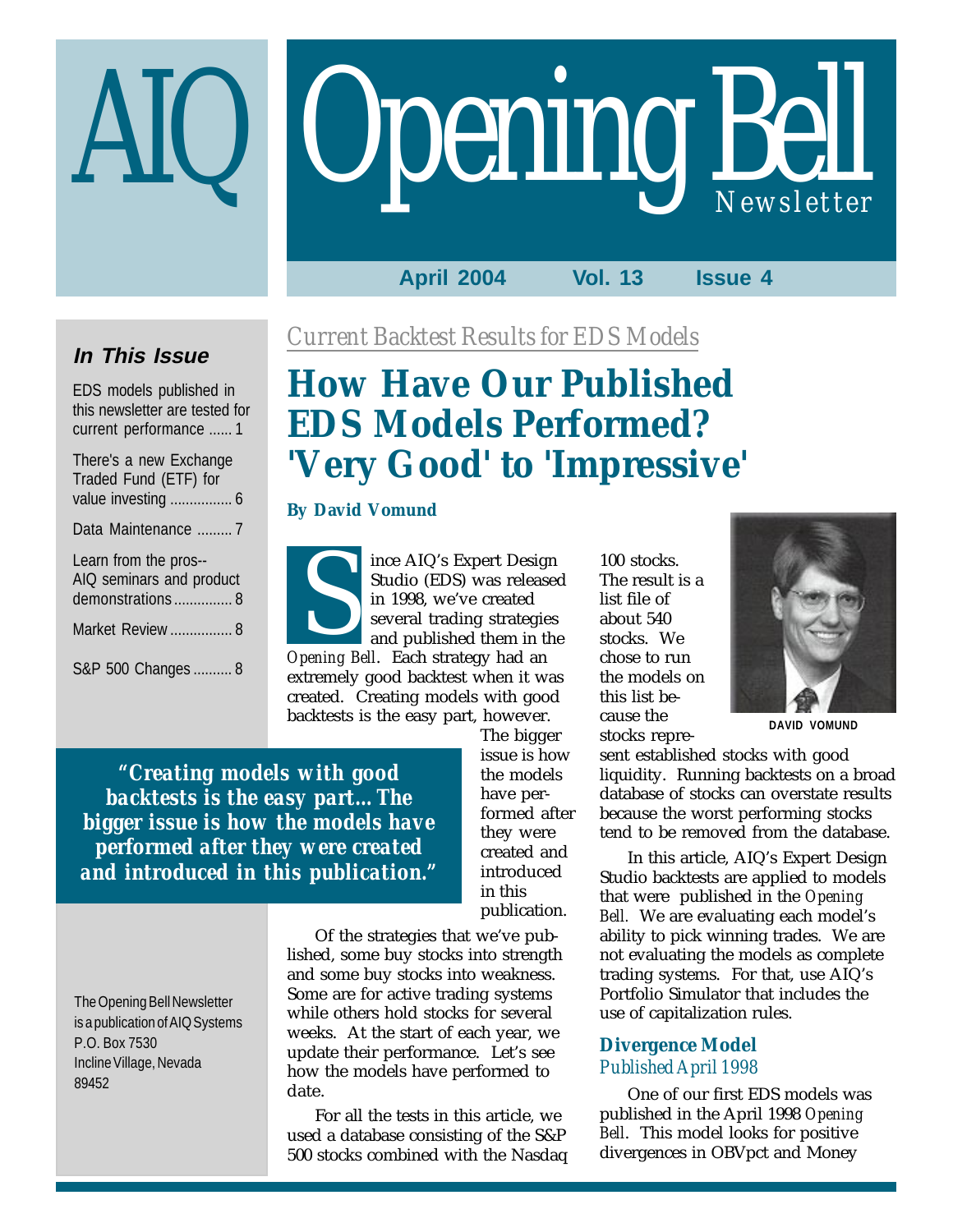Flow. In addition, it requires the RSI Wilder to be greater than 50, the MACD to be above its Signal Line, and Money Flow RSI to be above 70.

This model was created shortly after AIQ released EDS and we've since created more powerful models, but this strategy continues to have respectable returns.

To test the strategy, we used a database of the S&P 500 stocks combined with the Nasdaq 100 stocks. The sell parameters were a 90% Capital Protect and 90% Profit Protect when there was a 5% profit.

A test run from April 1998 to current shows 154 trades with an average gain per trade of 2.03%. If you were to buy the S&P 500 instead of the stocks, the average gain per trade would have only been 0.02%. The average holding period was 24 calendar days.

This model has maintained its effectiveness since the time it was published. The only downside is that there are few trades. In 2003 there were only 15 trades. They were good trades, however. The average gain per trade was 4.21%.

## **AIQ Opening Bell Newsletter**

**David Vomund, Publisher G.R. Barbor, Editor P.O. Box 7530 Incline Village, NV 89452**

AIQ Opening Bell does not intend to make trading recommendations, nor do we publish, keep or claim any track records. It is designed as a serious tool to aid investors in their trading decisions through the use of AIQ software and an increased familiarity with technical indicators and trading strategies. AIQ reserves the right to use or edit submissions.

While the information in this newsletter is believed to be reliable, accuracy cannot be guaranteed. Past performance does not guarantee future results.

**© 1992-2004, AIQ Systems**

## AIQ Opening Bell April 2004

| <b>Maryyobm.eds - Expert Design Studio</b> |            |                         |             |            | $\Box$ $\Box$ $\Box$ $\Box$ |
|--------------------------------------------|------------|-------------------------|-------------|------------|-----------------------------|
| File Test View Help                        |            |                         |             |            |                             |
| $D E  E E X $<br>$\Box$ $\Lambda$          |            | $:$ $\circ$ $\boxdot$ F |             |            |                             |
|                                            |            |                         |             |            |                             |
| Summary<br>Positions                       |            |                         |             |            |                             |
| allworks6                                  |            |                         |             |            |                             |
|                                            |            | Winners                 | Losers      | Neutral    |                             |
|                                            |            | ----------              | ----------  | ---------- |                             |
| Number of trades in test:                  | 104        | 62                      | 42          | 0          |                             |
| Average periods per trade:                 | 42.42      | 41.48                   | 43.81       | 0.00       |                             |
| Maximum Profit/Loss:                       |            | 42.31%                  | $(36.76)\%$ |            |                             |
| Average Drawdown:                          | $(8.13)\%$ | (4.67)%                 | $(13.24)\%$ |            |                             |
| Average Profit/Loss:                       | 2.39%      | 9.22%                   | $(7.70)\%$  |            |                             |
| Average SPX Profit/Loss:                   | (0.77)%    | (0.24)%                 | $(1.56)\%$  |            |                             |
| Probability:                               |            | 59.62%                  | 40.38%      |            |                             |
| Average Annual ROI:                        | 20.55%     | 81.15%                  | $(64.17)\%$ |            |                             |
| Annual SPX (Buy & Hold):                   | $(1.41)\%$ |                         |             |            |                             |
| Reward/Risk Ratio:                         | 1.77       |                         |             |            |                             |
| Start test date:                           | 03/01/99   |                         |             |            |                             |
| End test date:                             | 03/02/04   |                         |             |            |                             |
| Using list: spotc                          |            |                         |             |            |                             |
| Includes Open Positions (5)                |            |                         |             |            |                             |
| <b>Pricing Summary</b>                     |            |                         |             |            |                             |
| Entry price: [Open]                        |            |                         |             |            |                             |
| Exit price: [Open]                         |            |                         |             |            |                             |
| <b>Exit Summary</b>                        |            |                         |             |            |                             |
| Hold for 30 periods                        |            |                         |             |            |                             |
|                                            |            |                         |             |            |                             |
|                                            |            |                         |             |            |                             |
|                                            |            |                         |             |            |                             |
|                                            |            |                         |             |            |                             |
|                                            |            |                         |             |            |                             |
| or Help, press F1                          |            |                         |             |            | <b>NUM</b>                  |
|                                            |            |                         |             |            |                             |

**Figure 1.** EDS screen displays report summarizing results from Growth Model backtest. For fiveyear period (1999-2004) test showed an avg. gain per trade of 2.39%.

## **Growth Model** *Published March 1999*

In March 1999, we ran a timely article that contained an EDS model

for growth investors. Growth investors buy into strength rather than trying to pick lows. The theory is that what is high often goes higher. Therefore, the key component in our Growth Model is that the stock must be above its 28-day

ESA for all of the previous 60 days. Only stocks that experience a strong rally can accomplish this.

Having a stock remain above its 28-day moving average for 60 days backtested well, but in the original article we added the criterion that the stock must be below its upper AIQ Trading Band. This eliminated stocks that had run too far. In addition, we added a rule stating that the Volume Accumulation Percent indicator must be above 30.

The year 1999 was a great year for growth investors but that wasn't the case in 2000 to 2002. So how has the model performed over those years?

*"A test (of our Growth Model) was run from March 1999 to March 2004… There were 104 trades with an average gain per trade of 2.39%. That's a great return considering growth stocks underwent one of the biggest bear markets ever."*

> A test was run from March 1999, the date the model was published, to March 2004. A fixed 30-day holding period was used, the same as in the original article. The backtest results are found in **Figure 1**. There were 104 trades with an average gain per trade of 2.39%. That's a great return considering growth stocks underwent one of the biggest bear markets ever. If you were to invest in the S&P 500 instead of the selected stocks, the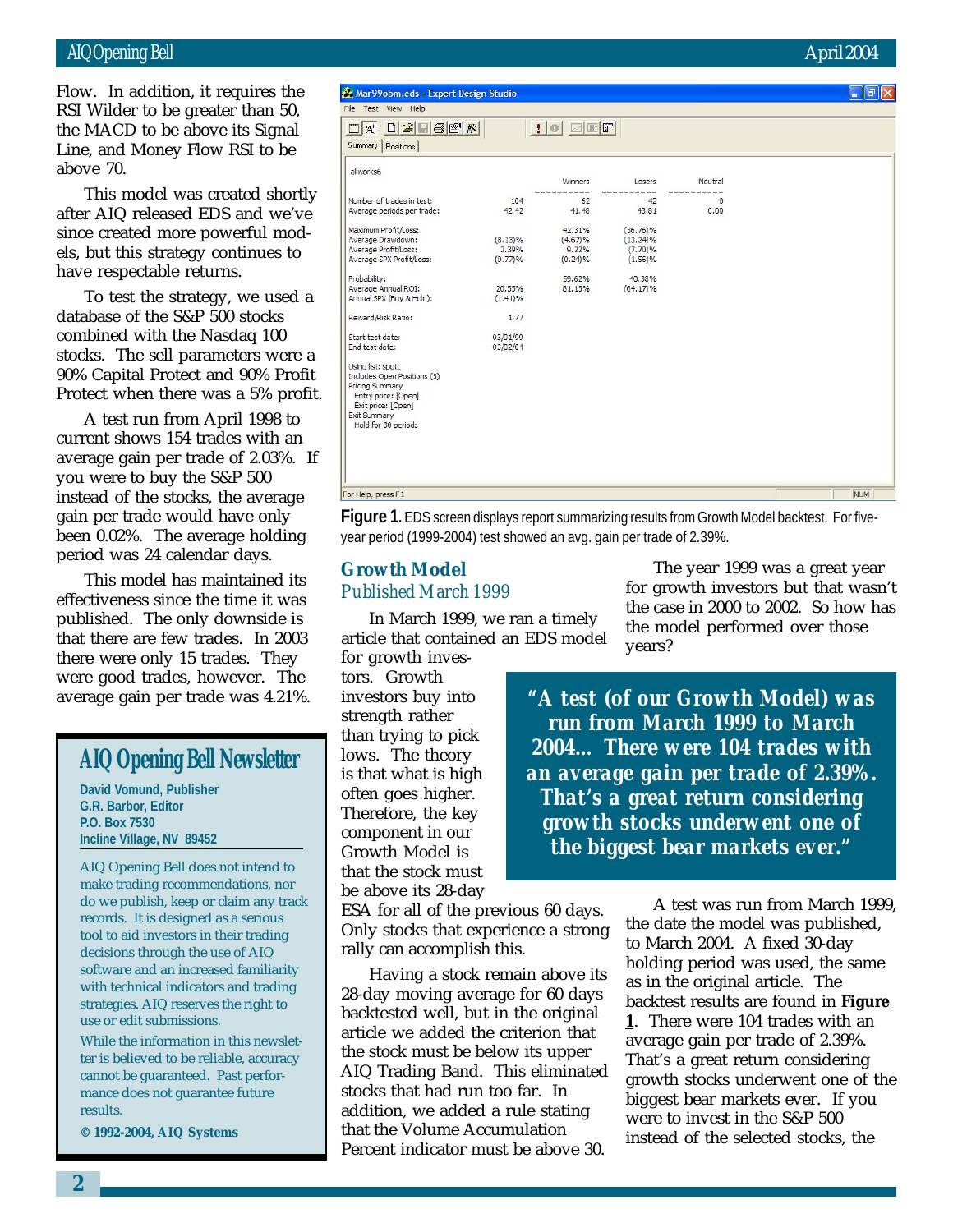## April 2004 AIQ Opening Bell

average trade would have lost 0.77%.

This model, in effect, has market timing built into it. When times are good a lot of stocks pass the criteria. When stocks are falling, however, few stocks pass the model's criteria. That doesn't mean there were no trades during the bear market. A test from the bull market high in March 2000 to the bear market low in March 2003 shows 39 trades with an average gain per trade of 1.82%. By trading the S&P 500, the average trade would have lost 4.72%. That's impressive.

## **Citizen Kane Model** *Published April 2000*

In April of 2000, we created what we believed was our best EDS model. Appropriately, we named the model Citizen Kane, a movie many consider to be the best of all time. The foundation of the model is a rule that states that the stock must have corrected by at least 30% sometime between 10 and 50 days ago. This is a bottom-fishing model.

In addition to this rule, two rules using the Volume Accumulation Percent indicator (VApct) were added. The first rule states that the VApct indicator must have a value greater than zero. The second rule states that the 45-day slope of VApct must be positive.

We tested this model from April 2000, the date it was created, and used a fixed holding period of 10 days. **Figure 2** shows the results. Despite starting the test at the start of a three-year bear market, the average return per trade was 1.42% compared to a small loss in the S&P 500. The average holding period was 14 days and the number of trades was 1026.

As noted above, this is a bottom fishing model and as such it lost some effectiveness during the bear market. During that time, many stocks passed the criteria requiring

April-2000.EDS - Expert Design Studio

File Test View Help

**Figure 2.** EDS summary report with results from backtest of Citizen Kane model. For four-year period (2000-2004) test showed an avg. gain per trade of 1.42%.

the stock to correct by at least 30%. Now that a 30% correction is a rare event, the model is more effective. Running our test for the year 2003 shows 34 trades with an average gain per trade of 7.56%!

**Extreme Growth Model** *Published December 2000*

In the December 2000 *Opening Bell*, we created a model that

bought into high-flying stocks. The model is very simple. The model looks for stocks that have increased in value by at least 50% in the last 66 business days but have stalled or moved lower for the last 10 days. In addition, the Volume Accumulation Percent indicator must be above 25. Stocks that pass this model are obviously very volatile.

In the 1990s there were a lot of stocks that rose by at least 50% in the last 66 days. After this model was created in December 2000, fewer stocks passed the model because of the bear market. As the market recovers, so does the num-

*"In April of 2000, we created what we believed was our best EDS model…we named the model Citizen Kane, a movie many consider to be the best of all time. Running our test (on this model) for the year 2003 shows 34 trades with an average gain per trade of 7.56%!"*

> ber of stocks that pass the screening.

We ran a test from December 2000, the month the model was published, to March 2004 using a fixed 30-day holding period. **Figure 3** shows the results. There were 26 trades. The average trade gained 7.46% compared to an average loss of 4.29% in the S&P 500. Most of that gain came in 2003.

 $\|.\|$ a $\|.$ 

| 14.50      | 14.47              | 14.53                                                 | 14.60                                                                    |                            |  |
|------------|--------------------|-------------------------------------------------------|--------------------------------------------------------------------------|----------------------------|--|
|            |                    |                                                       |                                                                          |                            |  |
|            |                    |                                                       |                                                                          |                            |  |
| 1.42%      | 14.19%             |                                                       |                                                                          |                            |  |
| (0.06)%    | 1.70%              | (1.97)%                                               |                                                                          |                            |  |
|            | 51.95%             | 47.56%                                                |                                                                          |                            |  |
| 35.65%     | 358.02%            | $(314.63)\%$                                          |                                                                          |                            |  |
| $(6.05)\%$ |                    |                                                       |                                                                          |                            |  |
| 1.24       |                    |                                                       |                                                                          |                            |  |
| 04/03/00   |                    |                                                       |                                                                          |                            |  |
| 03/02/04   |                    |                                                       |                                                                          |                            |  |
|            |                    |                                                       |                                                                          |                            |  |
|            |                    |                                                       |                                                                          |                            |  |
|            |                    |                                                       |                                                                          |                            |  |
|            |                    |                                                       |                                                                          |                            |  |
|            |                    |                                                       |                                                                          |                            |  |
|            |                    |                                                       |                                                                          |                            |  |
|            |                    |                                                       |                                                                          |                            |  |
|            |                    |                                                       |                                                                          |                            |  |
|            |                    |                                                       |                                                                          |                            |  |
|            |                    |                                                       |                                                                          |                            |  |
|            |                    |                                                       |                                                                          |                            |  |
|            | 1026<br>$(9.35)\%$ | Winners<br>----------<br>533<br>136.64%<br>$(3.49)\%$ | Losers<br>----------<br>488<br>$(58.58)\%$<br>$(15.84)\%$<br>$(12.52)\%$ | Neutral<br>----------<br>5 |  |

 $\bullet$  of  $\blacksquare$   $\blacksquare$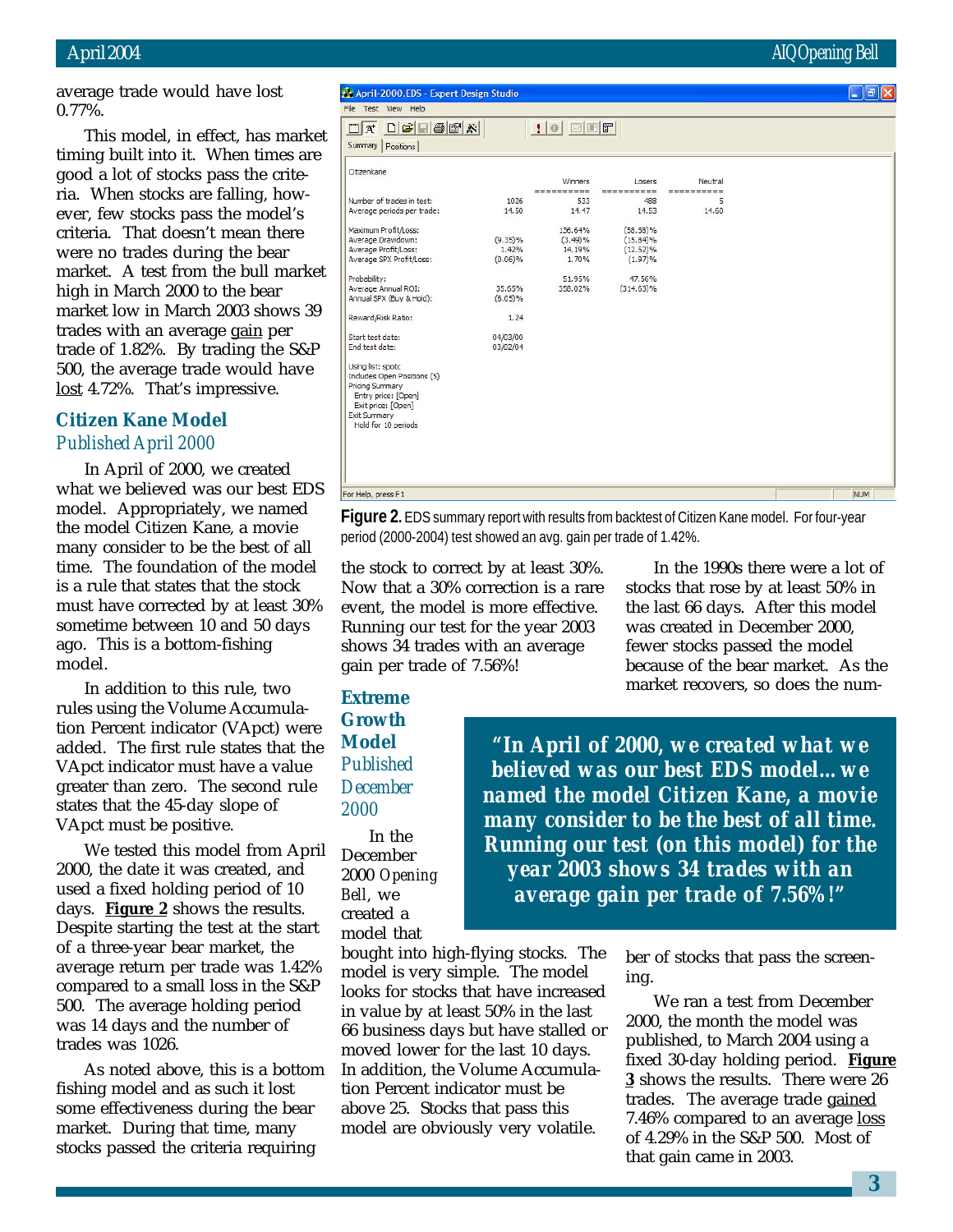## AIQ Opening Bell April 2004

Using this model over time, we've learned that the VApct rule eliminates too many trades. By removing the VApct rule, the number of trades in our backtest increases from 25 to 260. In our financial work, we've eliminated the VApct rule and instead use it as a tiebreaker. That is, when a number of stocks pass the test but only one can be purchased, then purchase the one with the highest VApct indicator.

As this is one of our favorite models, we decided to get a better feel for how a portfolio would have performed by using AIQ's Portfolio Simulator. Rather than assuming all trades are acted on, the Portfolio Simulator uses capitalization rules.

We stated that 10 stocks was a fully invested portfolio with each new position being 10% of the

| December.eds - Expert Design Studio |             |                          |             |                        | F<br>в     |
|-------------------------------------|-------------|--------------------------|-------------|------------------------|------------|
| File Test View Help                 |             |                          |             |                        |            |
| D E E E X <br>$\Box$<br>$A^*$       |             | $:$ $\circ$ $\boxdot$ Ff |             |                        |            |
| Summary<br>Positions                |             |                          |             |                        |            |
| Growth                              |             |                          |             |                        |            |
|                                     |             | Winners                  | Losers      | Neutral                |            |
| Number of trades in test:           |             |                          |             | $=$ $=$                |            |
| Average periods per trade:          | 26<br>43.62 | 16<br>43.25              | 10<br>44.20 | $\overline{0}$<br>0.00 |            |
|                                     |             |                          |             |                        |            |
| Maximum Profit/Loss:                |             | 71.63%                   | $(26.03)\%$ |                        |            |
| Average Drawdown:                   | $(7.48)\%$  | $(2.31)\%$               | $(15.75)\%$ |                        |            |
| Average Profit/Loss:                | 7.46%       | 19.57%                   | $(11.92)\%$ |                        |            |
| Average SPX Profit/Loss:            | (4.29)%     | (1.79)%                  | $(8.30)\%$  |                        |            |
| Probability:                        |             | 61.54%                   | 38, 46%     |                        |            |
| Average Annual ROI:                 | 62.39%      | 165.12%                  | $(98.44)\%$ |                        |            |
| Annual SPX (Buy & Hold):            | $(4.08)\%$  |                          |             |                        |            |
| Reward/Risk Ratio:                  | 2.63        |                          |             |                        |            |
| Start test date:                    | 12/29/00    |                          |             |                        |            |
| End test date:                      | 03/02/04    |                          |             |                        |            |
| Using list: spotc                   |             |                          |             |                        |            |
| <b>Pricing Summary</b>              |             |                          |             |                        |            |
| Entry price: [Open]                 |             |                          |             |                        |            |
| Exit price: [Open]<br>Exit Summary  |             |                          |             |                        |            |
| Hold for 30 periods                 |             |                          |             |                        |            |
|                                     |             |                          |             |                        |            |
|                                     |             |                          |             |                        |            |
|                                     |             |                          |             |                        |            |
|                                     |             |                          |             |                        |            |
|                                     |             |                          |             |                        |            |
|                                     |             |                          |             |                        |            |
| For Help, press F1                  |             |                          |             |                        | <b>NUM</b> |

**Figure 3.** EDS backtest results for Extreme Growth model. For test period 12/00 to 03/04, model showed an avg. gain per trade of 7.46%.

| Account Statistics/Analysis                                                                                                                                                                                                                                                                          |                                                                                                                      |                                                                                                                                |                                                                                                                              |                                                                                                                                                                                                                |  |
|------------------------------------------------------------------------------------------------------------------------------------------------------------------------------------------------------------------------------------------------------------------------------------------------------|----------------------------------------------------------------------------------------------------------------------|--------------------------------------------------------------------------------------------------------------------------------|------------------------------------------------------------------------------------------------------------------------------|----------------------------------------------------------------------------------------------------------------------------------------------------------------------------------------------------------------|--|
| Start date:<br>End date:                                                                                                                                                                                                                                                                             | 12/01/00<br>03/02/04                                                                                                 |                                                                                                                                |                                                                                                                              |                                                                                                                                                                                                                |  |
| Number of trades:<br>Average periods per trade:<br>Maximum Profit/Loss:<br>Average Drawdown:<br>Average Profit/Loss:<br>Probability:<br>Average Annual ROI:<br>Reward/Risk Ratio:<br>Portfolio:<br>Starting Balance:<br>Ending Balance:<br>Gain/Loss:<br>Gain/Loss (IRR) %:<br>Drawdown:<br>Maximum: | 151<br>39.00<br>$(10.56)\%$<br>3.71%<br>34.71 %<br>1.59<br>100000.00<br>164661.25<br>64661.25<br>64.66%<br>(13.661%) | Winners<br>----------<br>80<br>43.49<br>71.27 %<br>(4.98)%<br>18.86 %<br>52.98 %<br>158.27 %<br>Annualized:<br>Portfolio High: | Losers<br>----------<br>71<br>33.94<br>(28.56)%<br>$(16.85)\%$<br>$(13.36)$ %<br>47.02%<br>(143.68)%<br>16.56%<br>$(8.60)$ % | Neutral<br>---------<br>Ω<br>0.00                                                                                                                                                                              |  |
| Initial Investment:<br>Account default strategy:<br>Extreme Growth<br>Using list: spote<br>Pricing Summary:<br>Entry price: [Open]<br>Exit price: [Open]<br>Entry Summary:<br>Allworks                                                                                                               | $[22.49]$ %<br>Exit Summary:<br>Hold for 30 periods<br>Cap. Prot. 80%                                                |                                                                                                                                | Capitalization<br>Leverage = 0%                                                                                              | 10.00% of portfolio value<br>Computed every 20 days<br>No more than 3 new trades per day<br>No more than 10 open positions<br>Capital reserve of at least 400<br>Initial requirement for short positions = 50% |  |
|                                                                                                                                                                                                                                                                                                      | ÖK                                                                                                                   | Print                                                                                                                          |                                                                                                                              | Export                                                                                                                                                                                                         |  |

**Figure 4.** Portfolio Simulation test results for Extreme Growth Model. For the three-year, four-month period ending 03/04, model portfolio gained 64%.

portfolio value. No more than three stocks could be traded per day and we didn't double into a stock. The Ameritrade commission rate was used and stocks were bought and sold the day after the signal. As before, the database used was the S&P 500 stocks combined with the Nasdaq 100 stocks. The sell strategy was a fixed 30-day holding period combined with an 80% Capital Protect. The model was run without the VApct rule.

The result of using the Portfolio Simulator is found in **Figure 4**. From December 2000 to March 2004, the portfolio grew 64%. This came at a time when the S&P 500 fell 12% and the Nasdaq Composite fell 22%!

If that doesn't catch your attention, look at the graph of the portfolio along with the S&P 500 index (**Figure 5**). The portfolio was just about unchanged during the bear market but resumed its extreme growth pattern once the market environment improved.

## **Tweezer Bottom** *Published December 2002*

In December 2002 we created an EDS model based on a "Tweezer Bottom" candlestick charting pattern. A Tweezer Bottom occurs when a security has two days with the same low price. Our model requires the same low price to occur on consecutive days. As a secondary filter, the stock must also have a red down arrow on AIQ's Color Barometer for the RSI AIQ indicator. This occurs when the RSI AIQ

**4**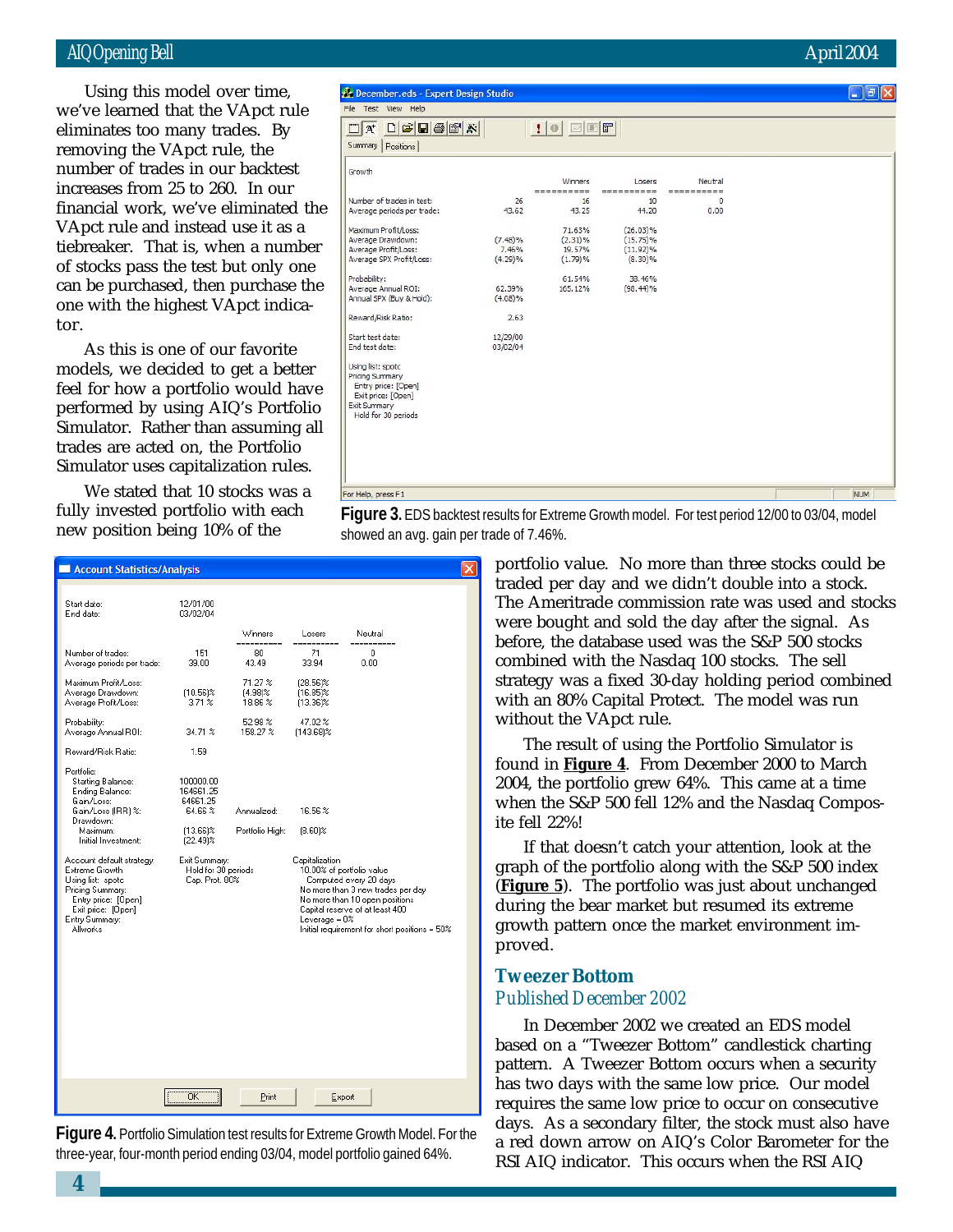indicator is above 70 or below 30.

The market has been very strong since this model was purchased so it's not surprising to see profitable results. The selections from this model, however, were well above equivalent trades in the S&P 500. Using a fixed 22-day holding period, the average trade gained 4.55% compared to a 1.82% gain in the S&P 500 (**Figure 6**).

## **Volume Spike** *Published August 2003*

Last August, we published an EDS model that looks for volume spikes. Of all the indicator rules, we surprisingly found that a volume spike tested well as a bullish rule. To help our comfort level, we then required the stock to close in the upper half of its trading range the day of the spike. Finally, the model





*"Since the Extreme Growth Model is one of our favorite models, we decided to get a better feel for how a portfolio would have performed by using AIQ's Portfolio Simulator…From December 2000 to March 2004, the portfolio grew 64%."*

| Dec2002.EDS - Expert Design Studio             |            |                          |             |              | ∥ō<br>$\rightarrow$ |
|------------------------------------------------|------------|--------------------------|-------------|--------------|---------------------|
| File Test View Help                            |            |                          |             |              |                     |
| $D E E B F X $<br>$\Box$<br>$\mathbf{A}^{\!+}$ |            | $\bullet$ $\blacksquare$ |             |              |                     |
| Summary Positions                              |            |                          |             |              |                     |
| Dec. 2002                                      |            |                          |             |              |                     |
|                                                |            | Winners                  | Losers      | Neutral      |                     |
|                                                |            |                          |             | ----------   |                     |
| Number of trades in test:                      | 108        | 71                       | 36          | $\mathbf{1}$ |                     |
| Average periods per trade:                     | 32.22      | 32.34                    | 31.97       | 33.00        |                     |
| Maximum Profit/Loss:                           |            | 132.38%                  | $(23.18)\%$ |              |                     |
| Average Drawdown:                              | $(4.43)\%$ | (2.55)%                  | $(8.28)\%$  |              |                     |
| Average Profit/Loss:                           | 4.55%      | 9.64%                    | $(5.38)\%$  |              |                     |
| Average SPX Profit/Loss:                       | 1.82%      | 3.28%                    | $(1.01)\%$  |              |                     |
| Probability:                                   |            | 65.74%                   | 33.33%      |              |                     |
| Average Annual ROI:                            | 51.49%     | 108.84%                  | $(61.44)\%$ |              |                     |
| Annual SPX (Buy & Hold):                       | 19.98%     |                          |             |              |                     |
| Reward/Risk Ratio:                             | 3.53       |                          |             |              |                     |
| Start test date:                               | 12/03/02   |                          |             |              |                     |
| End test date:                                 | 03/03/04   |                          |             |              |                     |
| Using list: spotc                              |            |                          |             |              |                     |
| <b>Pricing Summary</b>                         |            |                          |             |              |                     |
| Entry price: [Open]                            |            |                          |             |              |                     |
| Exit price: [Open]                             |            |                          |             |              |                     |
| <b>Exit Summary</b>                            |            |                          |             |              |                     |
| Hold for 22 periods                            |            |                          |             |              |                     |
|                                                |            |                          |             |              |                     |
|                                                |            |                          |             |              |                     |
|                                                |            |                          |             |              |                     |
|                                                |            |                          |             |              |                     |
|                                                |            |                          |             |              |                     |
|                                                |            |                          |             |              |                     |

**Figure 6.** Backtest results for the Tweezer Bottom model. For 15-month test period ending 03/03/04, the model showed an avg. gain per trade of 4.55% vs. 1.82% for the S&P 500 index.

requires the RSI Wilder to be below 30. It is too early to evaluate the performance of this model. Since it was published, there were 31 trades with an average gain of just under 1% using a fixed 5-day holding period.

## **Summary**

In reviewing the models that we've published in the *Opening Bell*, it's nice to see that so many have continued to perform well after they were published. They weren't overoptimized.

These are backtests, however, and actual returns would be different. Past performance does not guarantee future results.

Most of our models gave a low number of trades. This can be remedied by running the models on a larger database of stocks. All of our tests were run on a database of approximately 550 heavily traded stocks.

David Vomund publishes VIS Alert, a weekly investment newsletter. For a sample copy, call 775-831-1544 or go to *www.visalert.com.*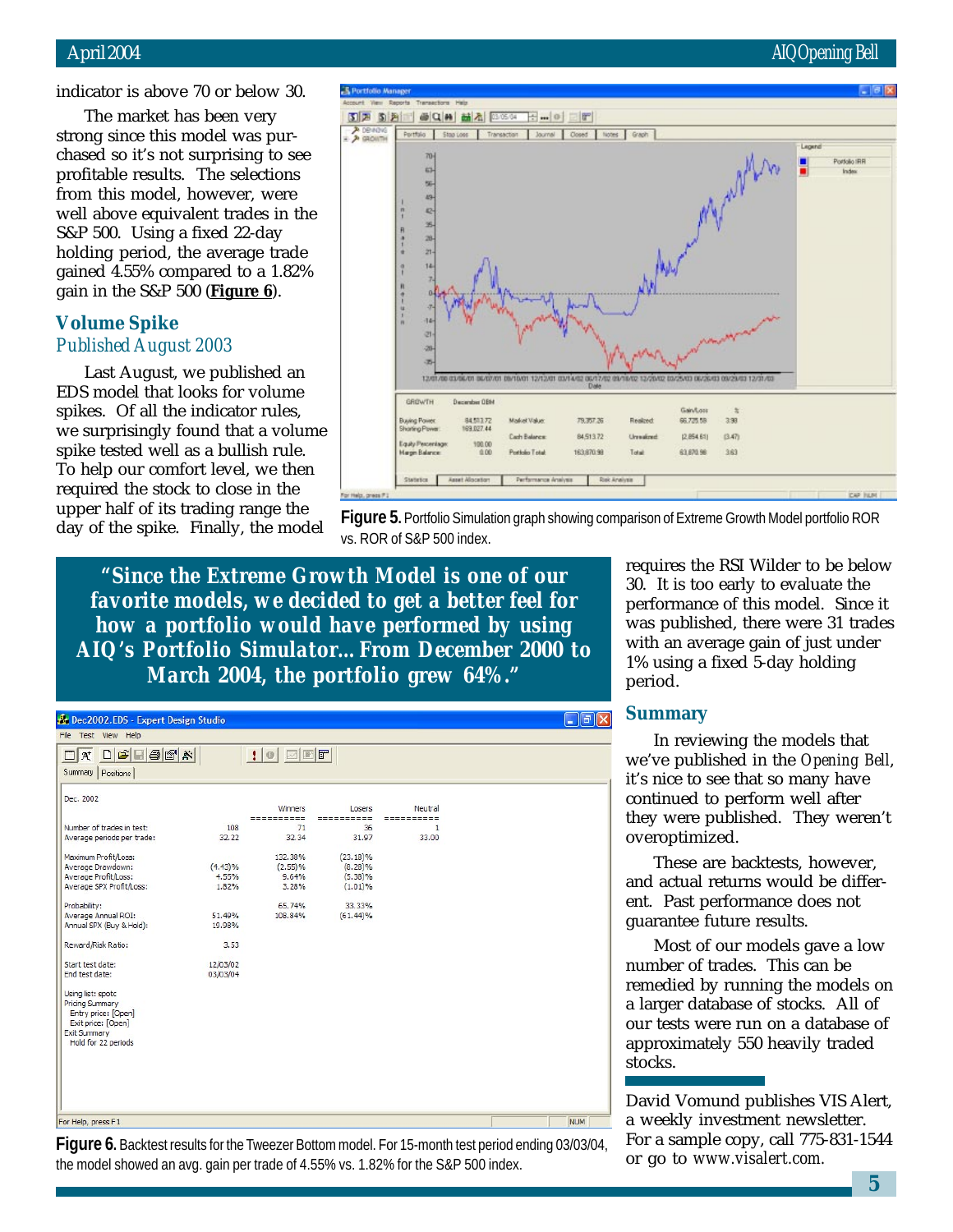## *New Exchange Traded Fund*

# **Shift To This Value Oriented ETF When Value Investing Is In Favor**

## **By David Vomund**

ost traders focus on volatile stocks that are highly liquid. That's true whether you are a growth solutile stocks that<br>
are highly liquid.<br>
That's true whethe<br>
you are a growth<br>
investor or a swing trader. That's why many of the largest stocks on the Nasdaq are so popular. Few traders play value stocks. Their high yield and low volatility are more suited for buy-and-hold investors.

If traders typically concentrate on volatile growth stocks, then what do they do when growth investing is out of favor? Swing traders may short these stocks but many people only go long securities. As a growth investor, I know that I struggle during times when value stocks outperform growth stocks. Often, I apply my growth stock selection techniques to a database of value-oriented stocks. Results are mixed.

Now there is a new Exchange Traded Fund (ETF) that can play an important role for traders during

*"***Last November, iShares opened the Dow Jones Select Dividend Index Fund (DVY) comprised of 50 of the highest dividend-yielding securities (excluding REITs) in the Dow Jones total market index."**

times when value investing is in favor. Last November, iShares opened the Dow Jones Select Dividend Index Fund (DVY). This ETF is comprised of 50 of the highest dividend-yielding securities

and has since stair-stepped lower in a pattern of lower highs and lower lows. That's why this year has been a more difficult trading environment than that of 2003. While the Nasdaq was moving lower, the S&P

500 and the Dow Jones Industrial Average began drifting sideways. Money was shifting to more conservative value-oriented stocks. Instead of fighting a falling market, growth investors can shift some funds to the DVY and wait for the environment to improve.

DVY has only four months of data so incorporating this security in a backtest is impossible. With AIQ, you can build a group based on its holdings. Its 50 holdings can be found at *www.ishares.com*.

In this article, I will present two trading strategies that switch between the DVY (representing value securities) and the QQQ (representing growth securities). The strategies work well with other securities and there is no reason they won't work with these two ETFs.

**Figure 1.** Daily chart of iShares DVY Exchange Traded Fund (ETF) with the RSMD indicator plotted in the lower window. The DVY is comprised of 50 of the highest dividend-yielding securities. (excluding REITs) in the Dow Jones

total market index. Its yield is about 3.2%. There are other value oriented ETFs but the DVY represents the best pure play on high yielding stocks.

> Here is how this ETF can be in important tool. Growth stocks outperformed in most of 2003. That changed in late January. At that time, the Nasdaq reached its top

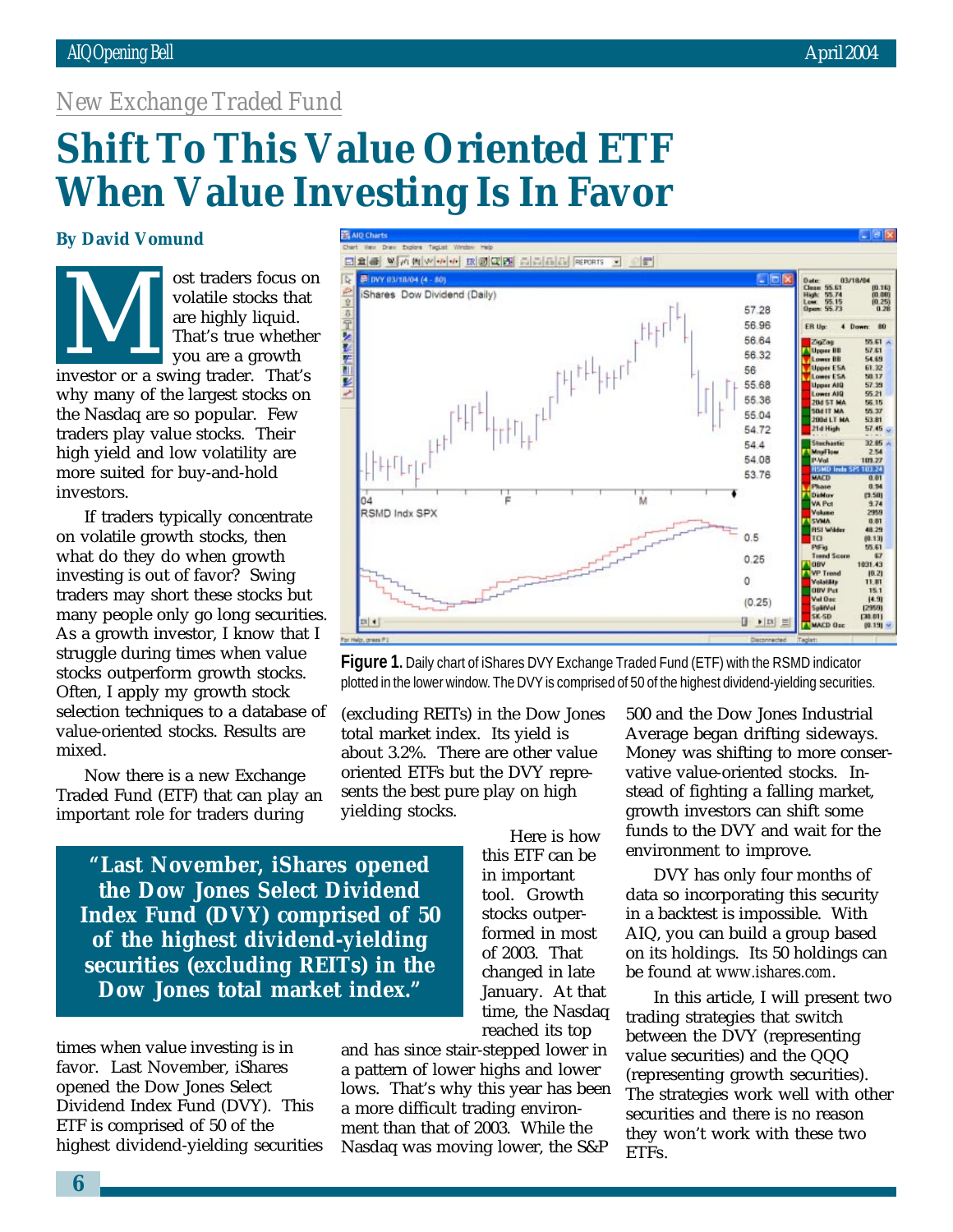#### **Strategy #1 – RSMD Indicator**

The highly effective RSMD indicator can be used to switch between the two securities. In Data Manager, we set the relative strength setting on the DVY to QQQ. If you are adding DVY to your database, then type QQQ in the empty box next to *Relative Strength Symbols – Ticker*. That way, when DVY is plotted, we can see this security's relative strength indicator relative to the QQQ.

The RSMD indicator is unique to AIQ and is not the traditional relative strength indicator. Instead, it is the relative strength plugged into the MACD formula. In effect, it is the momentum of relative strength.

**Figure 1** shows a graph of the DVY along with its RSMD indicator. When the indicator is rising, then high yielding stocks are outperforming the growth oriented stocks as represented by the QQQ. Conversely, when the indicator is falling, that implies growth stocks are in favor and your funds should be in the aggressive QQQ.

Figure 1 shows that you would be in the QQQ until mid-January, when funds would switch to the DVY. Instead of falling with other growth stocks, your portfolio would have risen through early March. More recently the indicator has begun to fall, requiring funds to be shifted back to the QQQ.

This is a daily indicator so it is subject to whipsaws. With this ETF strategy, however, it only takes two trades to fully shift the funds. That's a big advantage to trading a portfolio of stocks.

## **Strategy #2 – 15-Day Price Change Report**

This strategy uses AIQ's Price Change Report to rotate between the two ETFs, the DVY and the QQQ. To run the strategy, change the time period used on AIQ's Price Change-Short Term report to 15 days. Then, each Friday run this report on a list of the two ETFs. Funds are invested in the top performing ETF.

With this approach, the QQQ was the top performer until January 30, when the DVY reached the top spot. As of this writing, DVY still holds the top spot.

This strategy assumes you are always fully invested. An easy way to incorporate market timing is to require the ETF to be on the Price Change Upside report. That means it has risen in value over the last 15 days. If the best performing ETF appears on the Price Change Downside report, then the money market is held. This keeps you in cash during severe bear markets.

#### **Summary**

No investment style works all the time. Instead of trading one style all the time, it is best to rotate to the style that is working best. That can present a problem to technicians when high-yielding value stocks are in favor. These stocks rarely appear on our technical screens. Instead of running technical screens on value stocks, it may be better to buy the iShares Dow Dividend (DVY) Exchange Traded Fund. This security holds a basket of high yielding stocks.

## **STOCK DATA MAINTENANCE**

## **The following table shows stock splits and other changes:**

| <b>Stock</b>                | Ticker      |     | <b>Split/Div. Approx. Date</b> | <b>Stock</b>               | Ticker      |     | Split/Div. Approx. Date |
|-----------------------------|-------------|-----|--------------------------------|----------------------------|-------------|-----|-------------------------|
| <b>Dicks Sporting Goods</b> | <b>DKS</b>  | 2:1 | 04/06/04                       | Amer Vanguard              | <b>AVD</b>  | 3:2 | 04/19/04                |
| <b>Universal Securities</b> | <b>UUU</b>  | 4:3 | 04/06/04                       | <b>Shuffle Master</b>      | <b>SHFL</b> | 3:2 | 04/19/04                |
| Ceradyne Inc.               | <b>CRDN</b> | 3:2 | 04/08/04                       | MainSource Financial       | <b>MSFG</b> | 3:2 | 04/19/04                |
| <b>Gateway Financial</b>    | <b>GBTS</b> | 5%  | 04/12/04                       | <b>United Natural</b>      | <b>UNFI</b> | 2:1 | 04/20/04                |
| DataWatch Corp.             | <b>DWCH</b> | 2:1 | 04/12/04                       | Metal Mgmt.                | MTLM        | 2:1 | 04/21/04                |
| Fossil Inc.                 | <b>FOSL</b> | 3:2 | 04/12/04                       | <b>Fst. South Bancorp</b>  | <b>FSBK</b> | 3:2 | 04/26/04                |
| Countrywide Financial       | <b>CFC</b>  | 3:2 | 04/13/04                       | Aeropostale                | ARO         | 3:2 | 04/27/04                |
| <b>Crescent Financial</b>   | <b>CRFN</b> | 20% | 04/19/04                       | <b>Bank of Nova Scotia</b> | <b>BNS</b>  | 2:1 | 04/29/04                |
| <b>Hibbett Sporting</b>     | HIBB        | 3:2 | 04/19/04                       |                            |             |     |                         |

### **Trading Suspended:**

Concord EFS (CE), Medstone Int'l (MEDS), PMC Capital (PMC), Rainbow Technologies (RNBO)

## **Name Changes:**

Anderson Group (ANDR) to Moscow CableCom Corp (MOCC) Hughes Electronics (HS) to Direct TV Group Inc. (DTV)